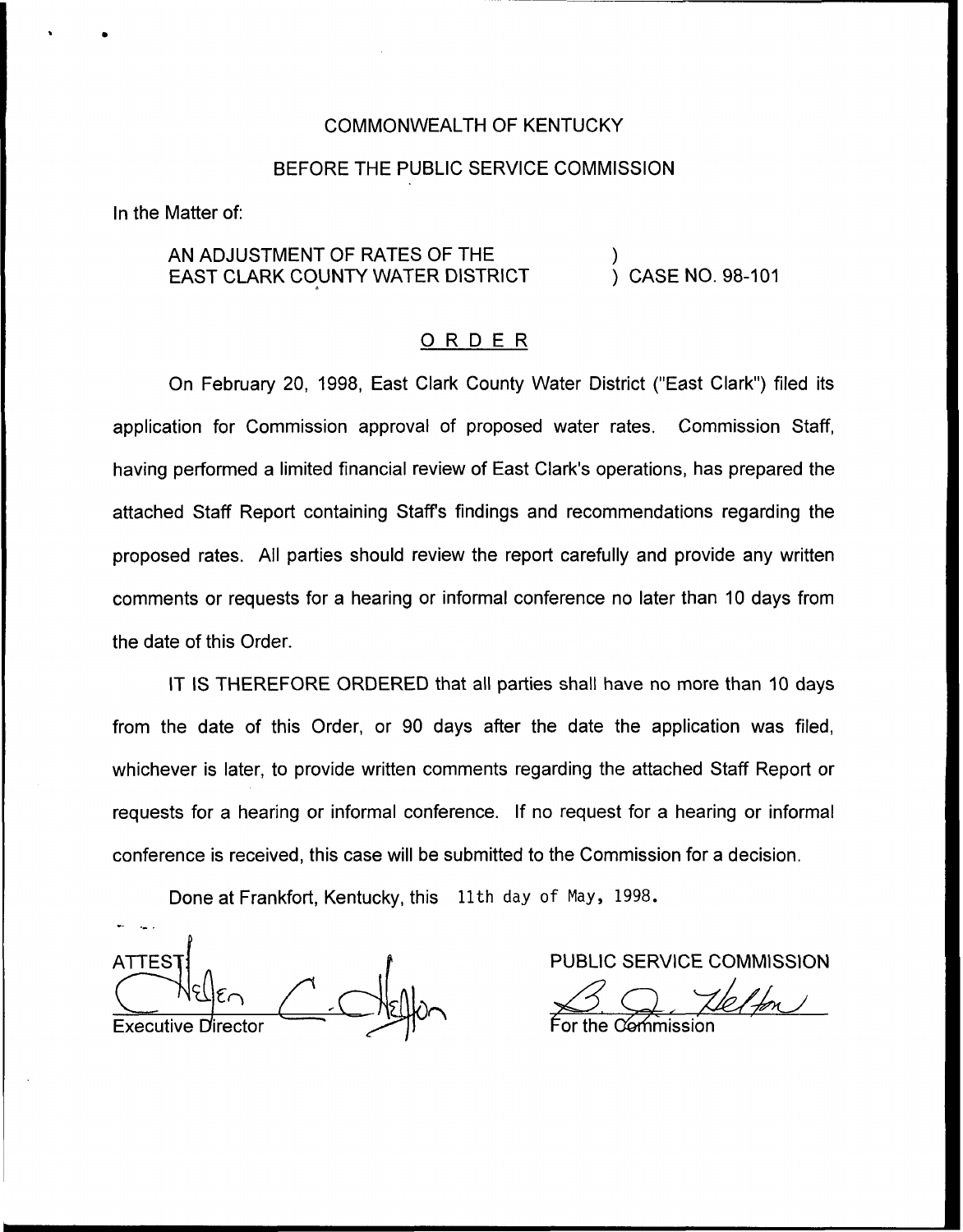# COMMONWEALTH OF KENTUCKY

# BEFORE THE PUBLIC SERVICE COMISSION

In the matter of:

# AN ADJUSTMENT OF RATES OF THE  $\left\{\begin{array}{cc} \nearrow \\ \downarrow \end{array}$ EAST CLARK COUNTY WATER DISTRICT ) CASE NO. 98-101

# STAFF REPORT

Prepared by: Jack Scott Lawless, CPA Auditor, Financial Audits Branch Division of Financial Analysis

Prepared by: Sam Reid Public Utility Rate Analyst Communications, Water and Sewer Rate Design Branch Division of Financial Analysis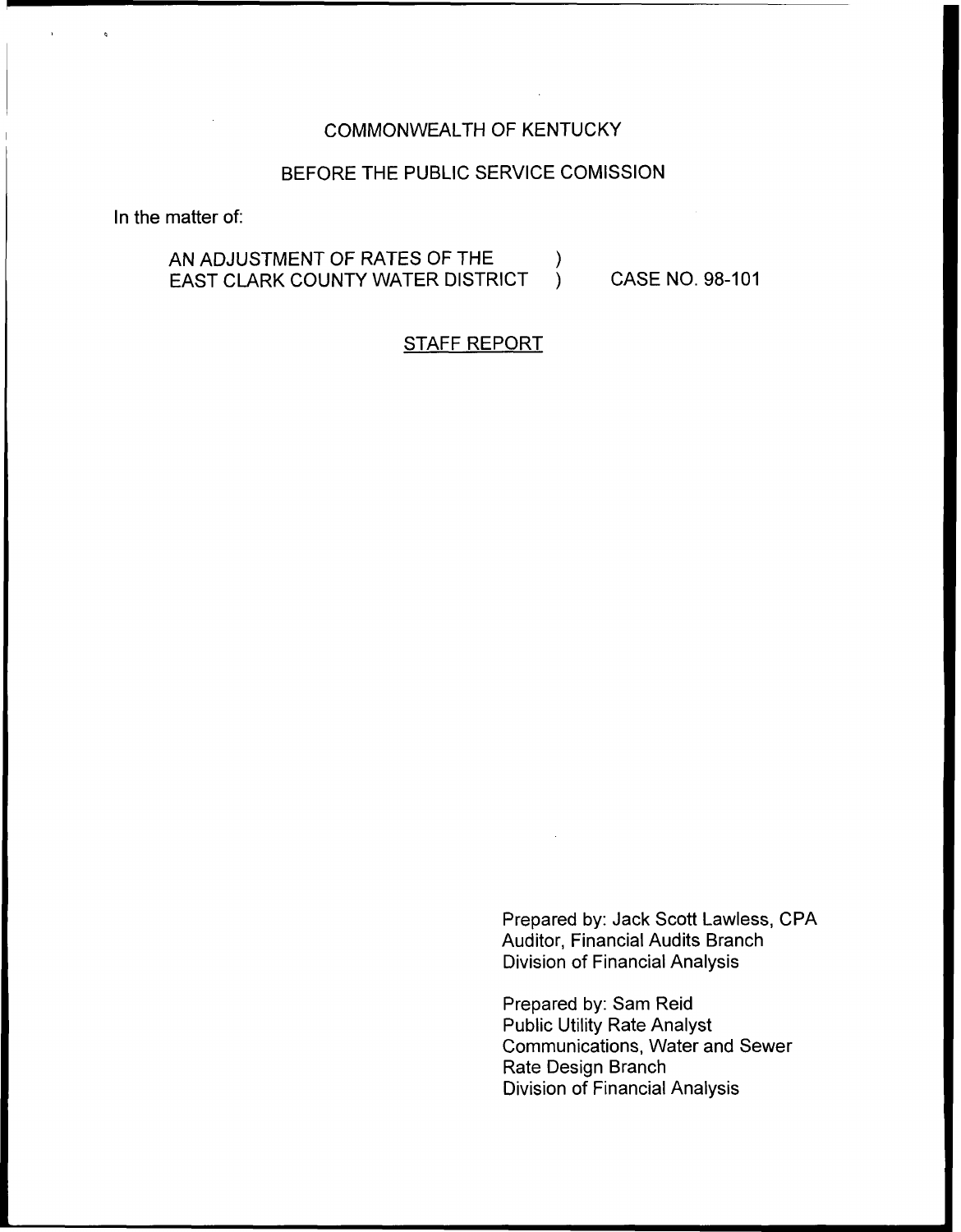### STAFF REPORT

#### $ON$

### EAST CLARK COUNTY WATER DISTRICT

#### CASE NO. 98-101

On September 12, 1997, the Public Service Commission ("Commission") received a letter from East Clark County Water District ("East Clark") requestin Commission assistance with the preparation of a rate application. Commission Staff ("Staff') provided that assistance by performing a limited financial review of East Clark's test year operations, the calendar year ending December 31, 1996. The scope of Staff's review was limited to obtaining information as to whether the test period operating revenues and expenses were representative of normal operations. Insignificant or immaterial discrepancies were not pursued and are not addressed herein.

On February 20, 1998 East Clark filed its application seeking to increase its rates puisuant to 807 KAR 5:001, Section 10. The proposed rates will increase normalized test year operating revenues from rates by \$107,686.80 or 15 percent. East Clark proposed to revise its current rate design. The current rate design consists of a minimum bill, that includes 2,000 gallons usage, and additional per 1,000 gallon rates that decrease at set volumes of usage or rate blocks. In order to more fairly assign cost responsibility, it is reasonable to group customers that have similar water use characteristics. The proposed rate design groups customers by meter size and revises the rate blocks to more closely reflect customer usage patterns. The billing analysis and cost of service study filed in the application support the revision to East Clark's rate design.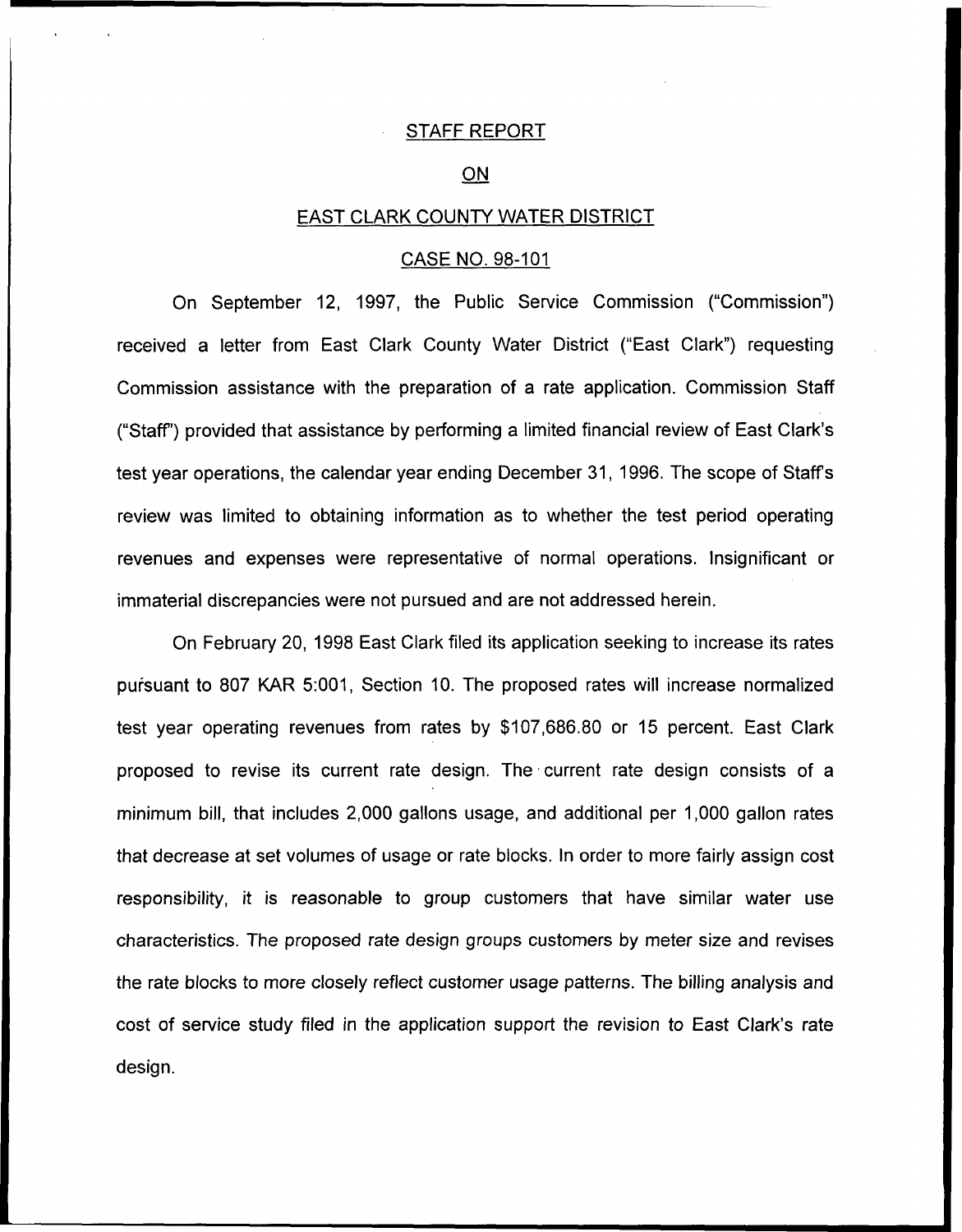Staff Report PSC Case No. 98-101 Page 2 of 2

Scott Lawless of the Commission's Financial Audit Branch and Sam Reid of the Communication, Water and Sewer Rate Design Branch performed the review. Mr. Lawless is responsible for the preparation of this Staff Report except for the determination of normalized operating revenue, rate design, and Attachment C which were prepared or reviewed by Mr. Reid.

As shown in Attachment B, East Clark could justify an increase in normalized test year operating revenues of \$154,428.56 or 21.51 percent. However, Staff recommends that East Clark's requested increase of 15 percent be granted since it will produce revenues sufficient to pay all pro forma cash expenses as delineated in Attachment A. Attachment C contains rates that will produce the recommended operating revenue.

If East Clark chooses to amend its application to reflect rates that will generate the additional revenue of \$154,428.56 which Staff believes could be justified, it should do so when filing comments to the Staff Report. In the event that East Clark does request rates that differ from those previously noticed to its customers, it should be required to renotice its customers of the new proposed rates. at East Clark de<br>
Somers, it should<br>
Charless, CP<br>
Cott Lawless, CP<br>
Cott Lawless, CP<br>
Analysis

**Signatures** 

 $\mathcal{Z}$ ot $\Lambda$ 

Prepared by: Jack Scott Lawless, CPA Auditor, Financial Audits Branch Division of Financial Analysis

Prepared by: Sam Reid Public Utility Rate Analyst Communications, Water and Sewer Rate Design Branch Division of Financial Analysis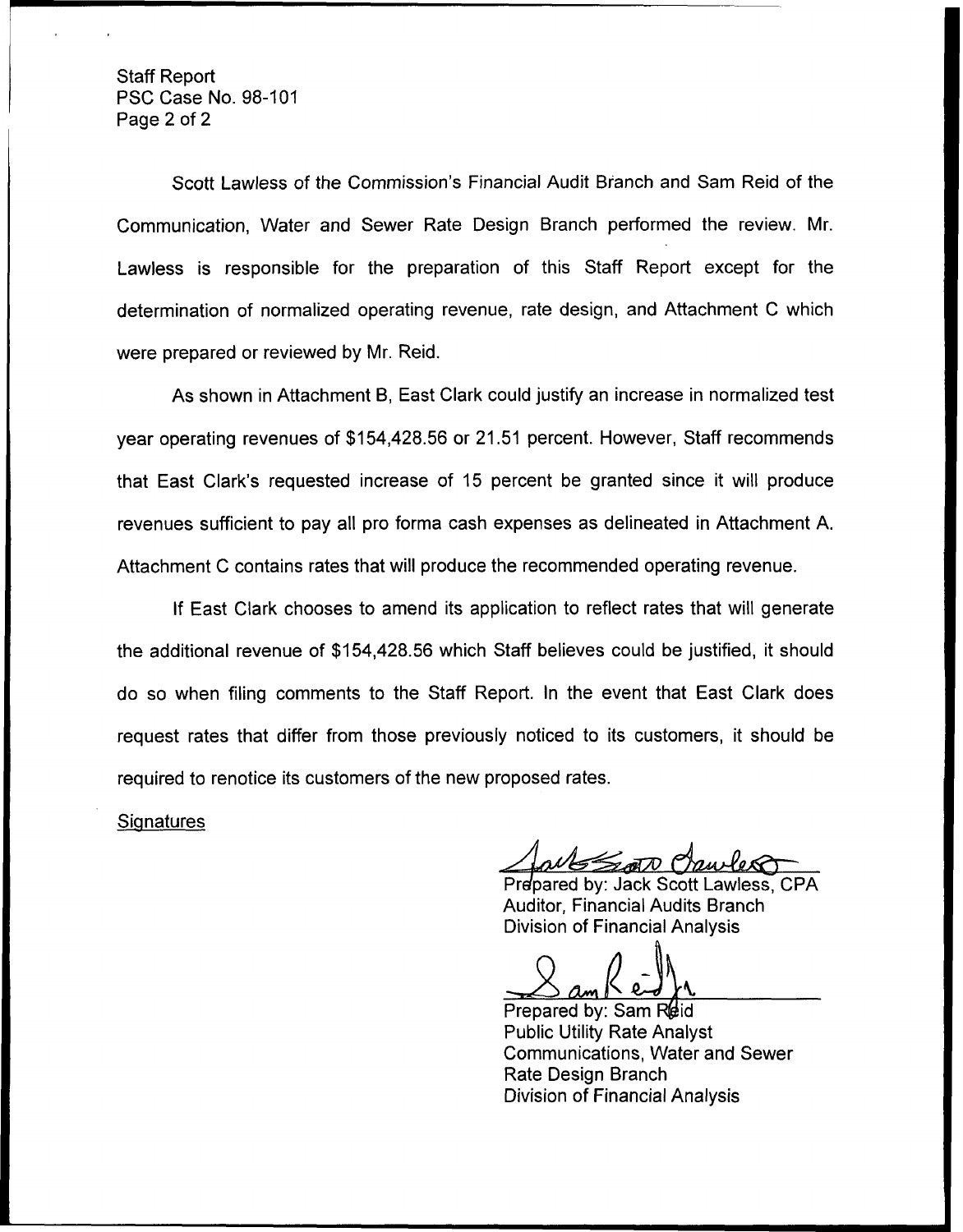# ATTACHMENT A STAFF REPORT CASE NO. 98-101 EAST CLARK'S REQUESTED AND STAFF'S RECOMMENDED OPERATIONS

 $\mathcal{L}^{\pm}$ 

 $\mathbf{r}$ 

|                                           | <b>Test</b><br>Year | Adjustments Ref. |     | Pro forma<br>Present<br>Rates |
|-------------------------------------------|---------------------|------------------|-----|-------------------------------|
| <b>Operating Revenues</b>                 |                     |                  |     |                               |
| Sales of Water                            | \$690,018.00        | \$27,894.00      | (a) | \$717,912.00                  |
| <b>Other Operating Revenue</b>            | 29,029.00           | (26,400.00)      | (b) | 2,629.00                      |
| <b>Total Operating Revenues</b>           | 719,047.00          | 1,494.00         |     | 720,541.00                    |
| <b>Operating Expenses</b>                 |                     |                  |     |                               |
| <b>Operation and Maintenance Expenses</b> |                     |                  |     |                               |
| <b>Salaries and Wages-Employees</b>       | 105,618.00          | $5,705.23$ (c)   |     | 111,323.23                    |
| <b>Salaries and Wages-Officers</b>        | 8,850.00            |                  |     | 8,850.00                      |
| <b>Employee Pensions and Benefits</b>     | 38,408.00           | 741.68 (d)       |     | 39,149.68                     |
| <b>Purchased Water</b>                    | 140,037.00          | $3,343.96$ (e)   |     | 143,380.96                    |
| Chemicals                                 | 2,233.00            |                  |     | 2,233.00                      |
| <b>Materials and Supplies</b>             | 37,971.00           |                  |     | 37,971.00                     |
| <b>Contractual Services-Engineering</b>   | 5,124.00            |                  |     | 5,124.00                      |
| <b>Contractual Services-Accounting</b>    | 6,350.00            |                  |     | 6,350.00                      |
| <b>Contractual Services-Legal</b>         | 730.00              |                  |     | 730.00                        |
| <b>Contractual Services-Man. Fees</b>     | 34,323.00           |                  |     | 34,323.00                     |
| <b>Transportation Expenses</b>            | 13,287.00           |                  |     | 13,287.00                     |
| Insurance-Vehicle                         | 814.00              |                  |     | 814.00                        |
| Insurance-General Liability               | 2,886.00            |                  |     | 2,886.00                      |
| Insurance-Worker's Compensation           | 1,790.00            |                  |     | 1,790.00                      |
| Insurance-Other                           | 6,406.00            |                  |     | 6,406.00                      |
| <b>Bad Debt Expense</b>                   | 1,275.00            |                  |     | 1,275.00                      |
| <b>Miscellaneous Expenses</b>             | 1,964.00            |                  |     | 1,964.00                      |
| <b>Total Oper. and Maint. Expenses</b>    | 408,066.00          | 9,790.87         |     | 417,856.87                    |
| <b>Depreciation Expense</b>               | 126,029.00          | 9,967.00 (f)     |     | 135,996.00                    |
| <b>Taxes Other Than Income</b>            | 8,618.00            | 436.45 (g)       |     | 9,054.45                      |
| <b>Total Operating Expenses</b>           | 542,713.00          | 20,194.32        |     | 562,907.32                    |
| <b>Net Operating Income</b>               | 176,334.00          | (18,700.32)      |     | 157,633.68                    |
| <b>Plus: Interest and Dividend Income</b> | 16,325.00           |                  |     | 16,325.00                     |
| <b>Nonutility Income</b>                  | 2,712.00            |                  |     | 2,712.00                      |
| Income Available to Service Debt          | \$195,371.00        | \$(18,700.32)    |     | \$176,670.68                  |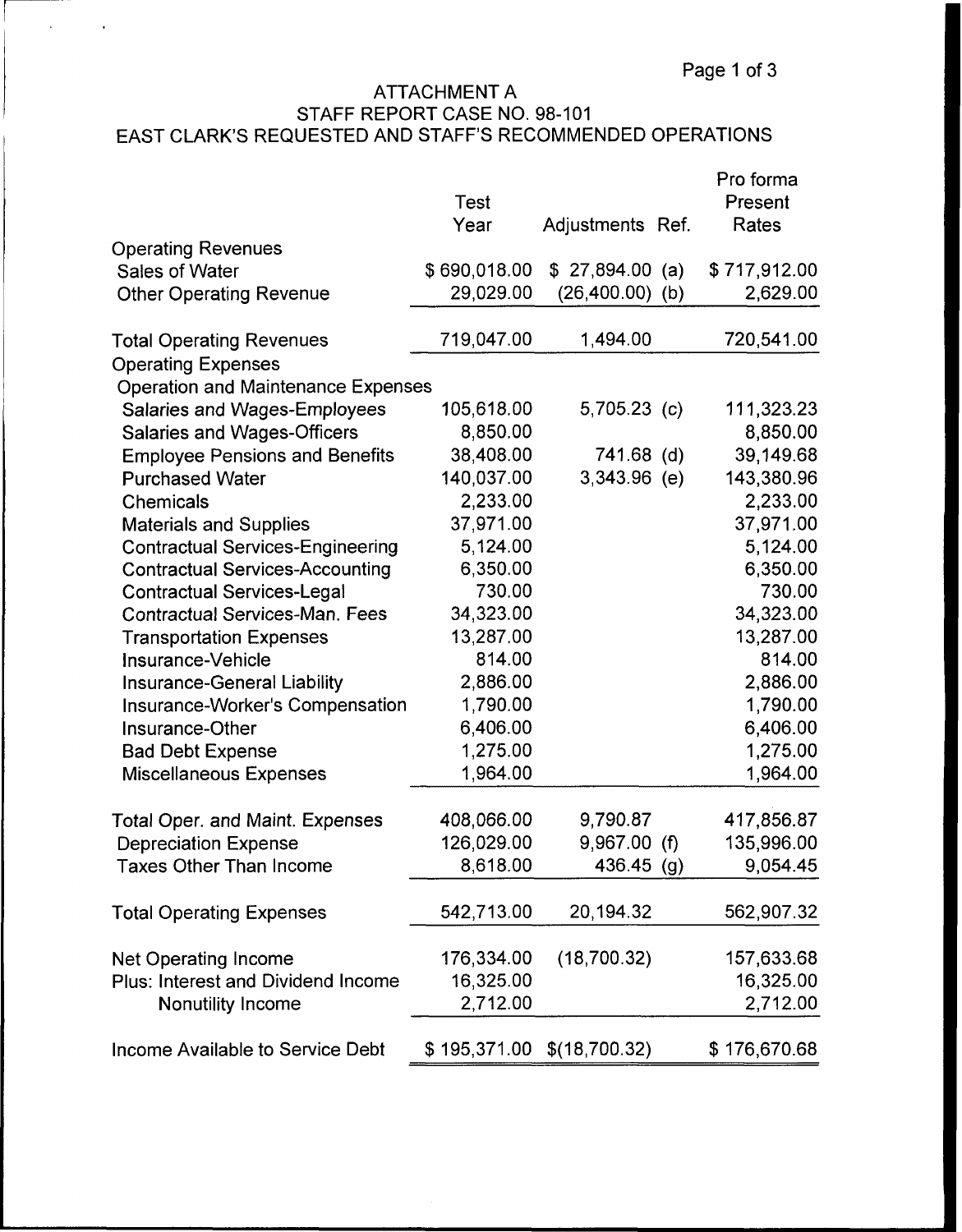# ATTACHMENT A STAFF REPORT CASE NO. 98-101 EAST CLARK'S REQUESTED AND STAFF'S RECOMMENDED OPERATIONS

(a) Sales of Water. East Clark reported test year sales of water in the amount of \$690,018.00.To determine the reasonableness of the reported amount, Staff prepared a billing analysis using East Clark's test period customer billing records. Through this analysis, Staff calculated test year sales of water to be \$687,725.00 and has therefore decreased test year sales by \$2,293.00. Staff increased test year sales by \$30,187.00 to include 12 months of revenues from customers that had connected to the water system during the test year. The net increase to test year sales of water was \$27,894.00.

(b) Other Operating Revenue. East Clark reported test year other operating revenues of \$29,029.00 of which \$26,400.00 represented tap fee collections. Tap fees are contributions in aid of construction and should not be included in the determination of net income. Therefore, Staff has eliminated tap fees from test year other operating revenues.

(c) Salaries and Waaes —Emolovees, Test year salaries and wages —employees were reported at \$105,618.00. By reviewing East Clark's payroll information, Staff determined that the pro forma salaries and wages expense should be \$111,323.23. Therefore, test year salaries and wages - employees was increased by \$5,705.23.

(d) Emolovee Pensions and Benefits. East Clark contributes 13 percent of all employee's annual payroll to an employee retirement fund. Test year employee pensions and benefits has been increased by \$741.68 to reflect the increase to test year salaries and wages —employees of \$5,705.23.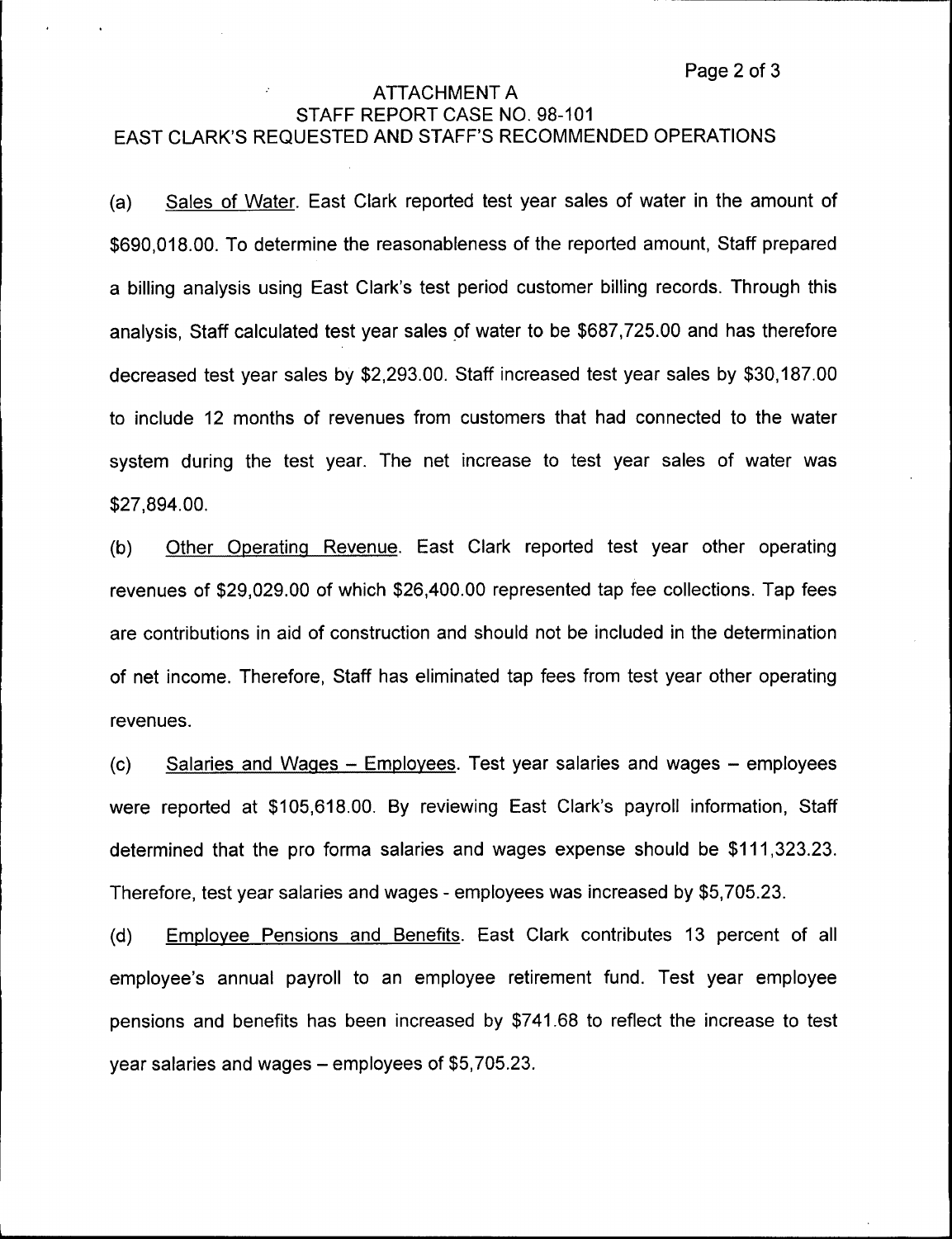# ATTACHMENT A STAFF REPORT CASE NO. 98-101 EAST CLARK'S REQUESTED AND STAFF'S RECOMMENDED OPERATIONS

(e) Purchased Water. Test year purchased water was reported at \$140,037.00. Staff increased that amount by \$3,343.96 to reflect pro forma purchased water of \$143,380.96which was calculated as follows:

| Normalized gallons of water to be sold             | 94,160,300.00   |
|----------------------------------------------------|-----------------|
| Divide by: $1 - \text{test}$ year unaccounted for  |                 |
| water percentage (actual factor carried out 10     |                 |
| places)                                            | 88.97%          |
| Total to be purchased in gallons                   | 105,836,046.00  |
| Divide by: Conversion factor (actual factor 7.481) | 7.48            |
| Total to be purchased in cubic feet                | 14, 147, 313.00 |
| Divide by: 100                                     | 100.00          |
| Total to be purchased in 100 cubic feet            | 141,473.13      |
| Times: Cost per 100 cubic feet                     | \$1.01          |
| Total for purchased water for resale               | 142,887.86      |
| Plus: Test year water purchased for office         | 493.10          |
| Pro forma                                          | \$143,380.96    |
|                                                    |                 |

(f) Depreciation Expense. Staff increased test year depreciation expense by \$9,967.00 so that pro forma depreciation expense would include the annual accrual for all plant in service as of December 31, 1996. Staffs adjustment was calculated as follows:

| Monthly accrual for December, 1996 | \$11,333.00  |
|------------------------------------|--------------|
| Annualize                          | 12.00        |
| Annual expense                     | 135,996.00   |
| Less: Test year                    | (126,029.00) |
| Adjustment                         | \$9,967.00   |
|                                    |              |

(g) Taxes Other Than Income Taxes. Staff increased test year taxes other than income taxes by \$436.45 to reflect the proposed increase in salaries and wages of \$5,705.23. This adjustment was calculated by applying the FICA tax rate of 7.65 percent to the increase in test year salaries and wages.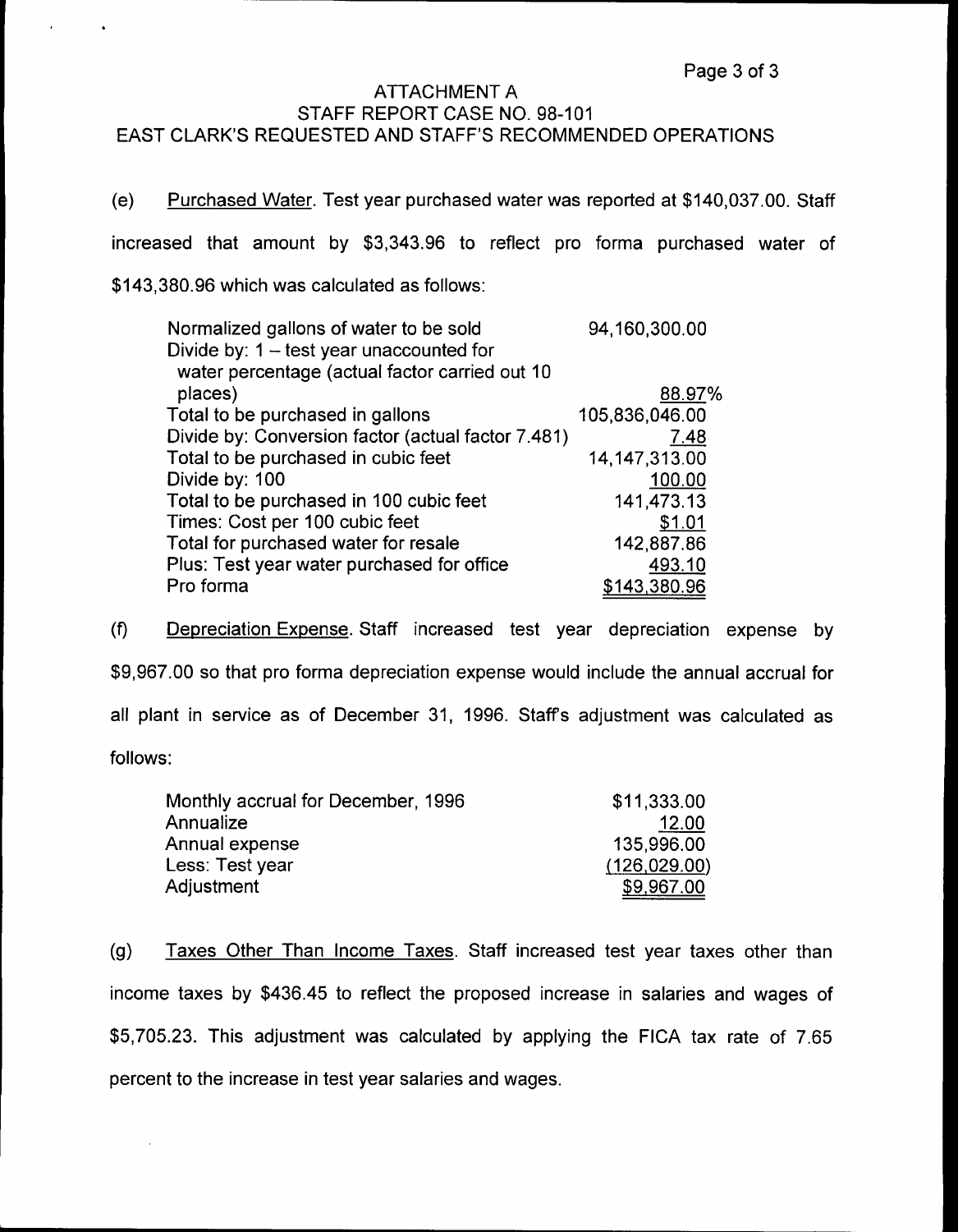# ATTACHMENT B STAFF REPORT CASE NO. 98-101  $\mathcal{L}_{\mathcal{L}}$ CALCULATION OF REVENUE REQUIREMENTS

 $\sim 10^6$ 

 $\ddot{\phantom{1}}$ 

| Three Year Average Debt Service               | \$275,916.03    |
|-----------------------------------------------|-----------------|
| Plus: Debt Service Coverage of 20%            | 55,183.21       |
| <b>Operating Expenses</b>                     | 562,907.32      |
| Less: Other Operating Income                  | (2,629.00)      |
| Interest and Dividend Income                  | (16,325.00)     |
| Nonutility Income                             | (2,712.00)      |
| <b>Total Revenue Required from Rates</b>      | 872,340.56      |
| Less: Normalized Test Year Revenue from Rates | (717, 912.00)   |
| Required Increase                             | 154,428.56      |
| <b>Less: Requested Increase</b>               | (107, 686.80)   |
| Revenue Deficiency                            | \$<br>46,741.76 |